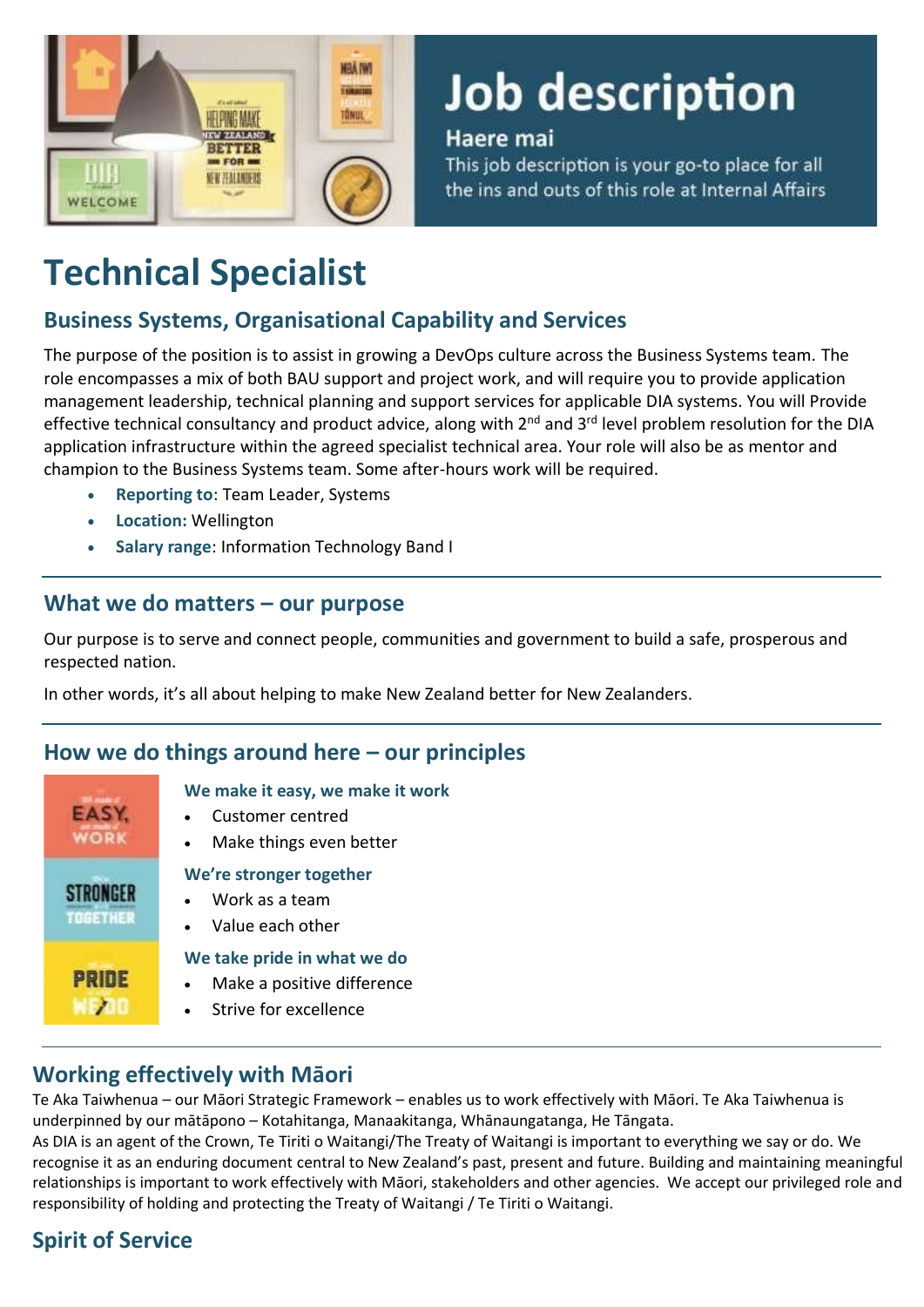Ka mahitahi mātou o te ratonga tūmatanui kia hei painga mō ngā tāngata o Aotearoa i āianei, ā, hei ngā rā ki tua hoki. He kawenga tino whaitake tā mātou hei tautoko i te Karauna i runga i āna hononga ki a ngāi Māori i raro i te Tiriti o Waitangi. Ka tautoko mātou i te kāwanatanga manapori. Ka whakakotahingia mātou e te wairua whakarato ki ō mātou hapori, ā, e arahina ana mātou e ngā mātāpono me ngā tikanga matua o te ratonga tūmatanui i roto i ā mātou mahi.

In the public service we work collectively to make a meaningful difference for New Zealanders now and in the future. We have an important role in supporting the Crown in its relationships with Māori under the Treaty of Waitangi. We support democratic government. We are unified by a spirit of service to our communities and guided by the core principles and values of the public service in our work.

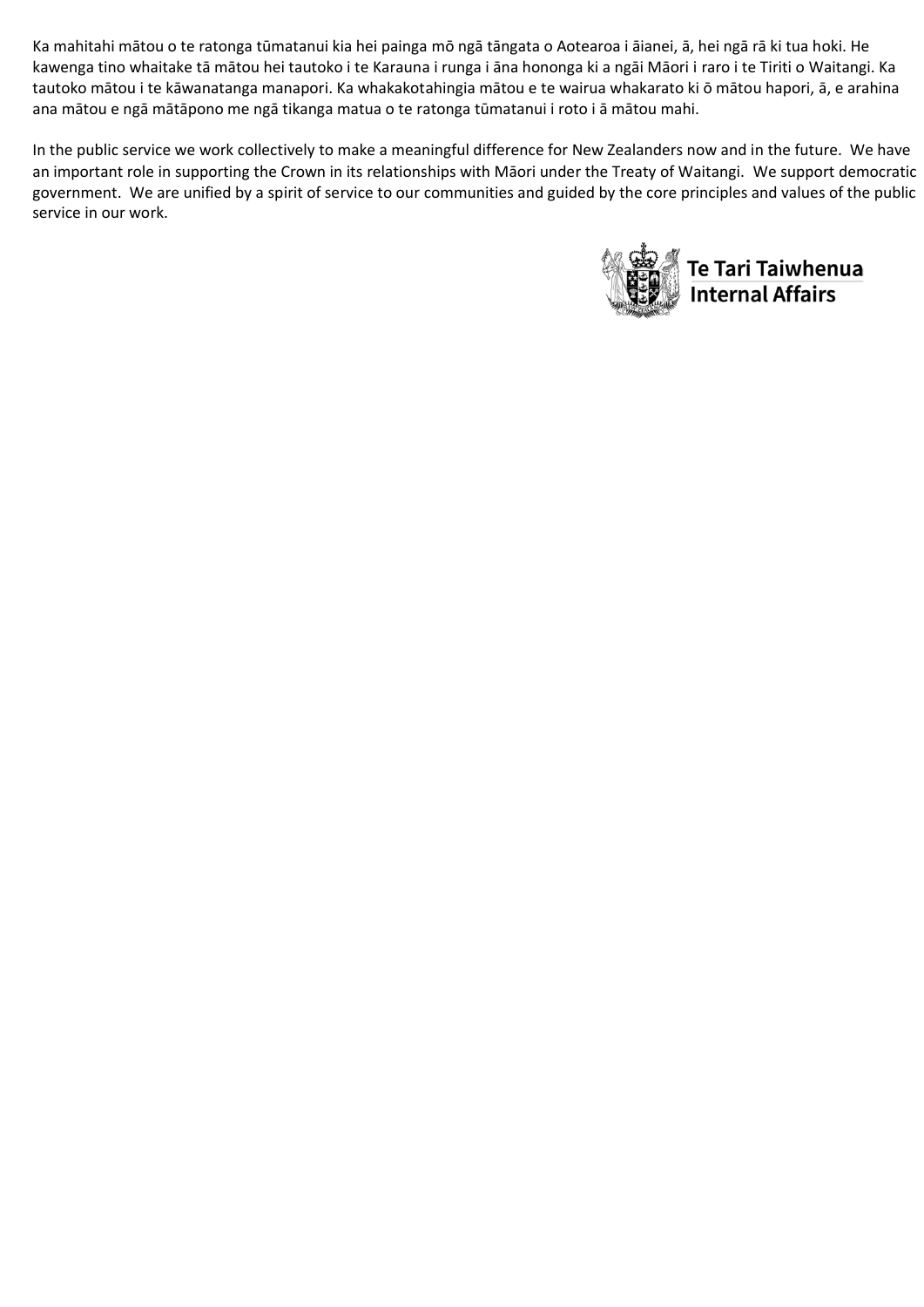| What you will do to contribute                                                                                                                                                                                                                                                                                                                                                                                                                                                                                                                           | As a result we will see                                                                                                                                                                                                                                                                                                                                                                                                                                       |
|----------------------------------------------------------------------------------------------------------------------------------------------------------------------------------------------------------------------------------------------------------------------------------------------------------------------------------------------------------------------------------------------------------------------------------------------------------------------------------------------------------------------------------------------------------|---------------------------------------------------------------------------------------------------------------------------------------------------------------------------------------------------------------------------------------------------------------------------------------------------------------------------------------------------------------------------------------------------------------------------------------------------------------|
| <b>Consulting</b><br>To assist in growing a DevOps culture across<br>development & support teams.<br>To provide application management leadership,<br>$\bullet$<br>technical planning and support services for<br>applicable DIA systems.<br>Provide effective technical consultancy and<br>$\bullet$<br>product advice, along with 2 <sup>nd</sup> and 3 <sup>rd</sup> level<br>problem resolution for the DIA application<br>infrastructure within agreed specialist technical<br>area.<br>Contribute to design and delivery of technical<br>projects. | Team members have an understanding<br>$\bullet$<br>of DevOps concepts and are working<br>towards a common goal.<br>Currency with changing practices<br>$\bullet$<br>technologies, and knowledge.<br>Proactive responses to problems,<br>$\bullet$<br>practical achievable improvements in<br>process.<br>An engagement and understanding of<br>$\bullet$<br>business process leading to robust,<br>secure and appropriate delivery of<br>solutions & support. |
| <b>Application Management</b><br>Ensure that Applications are kept fully<br>operational and are optimised to provide<br>acceptable performance levels within DIA<br>service level agreements.<br>Develop and maintain proactive monitoring as<br>required.<br>Manage the implementation and change to<br>application components across all<br>environments in the SDLC.<br>Define, maintain and enforce effective<br>$\bullet$<br>procedures and standards for DIA's Application<br>environments.<br>Liaise and manage change with 3rd party<br>vendors  | Service levels around incidents and<br>$\bullet$<br>problems are appropriately maintained.<br>All stakeholders and 3rd party vendors<br>$\bullet$<br>engaged in project work and changes<br>are appropriately informed.<br>Application environment functioning as<br>$\bullet$<br>expected.                                                                                                                                                                   |
| <b>Team Support and Development</b><br>Mentor team members on effective practices<br>from Devops culture.<br>Participate in peer review of own and others<br>$\bullet$<br>work.<br>Provide coaching and support to the user<br>services staff and team members regarding 2nd<br>and 3rd level technical assistance.<br>Health and safety (for self)<br>Work safely and take responsibility for keeping<br>self and colleagues free from harm                                                                                                             | Growth in team capability around<br>$\bullet$<br>DevOps practice.<br>Robust, quality work is being performed<br>$\bullet$<br>by the team.<br>Team members are supported and<br>$\bullet$<br>mentored.<br>A safe and healthy workplace for all<br>$\bullet$<br>people using our sites as a place of<br>work.                                                                                                                                                   |
| Report all incidents and hazards promptly<br>$\bullet$<br>Know what to do in the event of an emergency<br>Cooperate in implementing return to work<br>plans                                                                                                                                                                                                                                                                                                                                                                                              | Health and safety guidelines are<br>$\bullet$<br>followed                                                                                                                                                                                                                                                                                                                                                                                                     |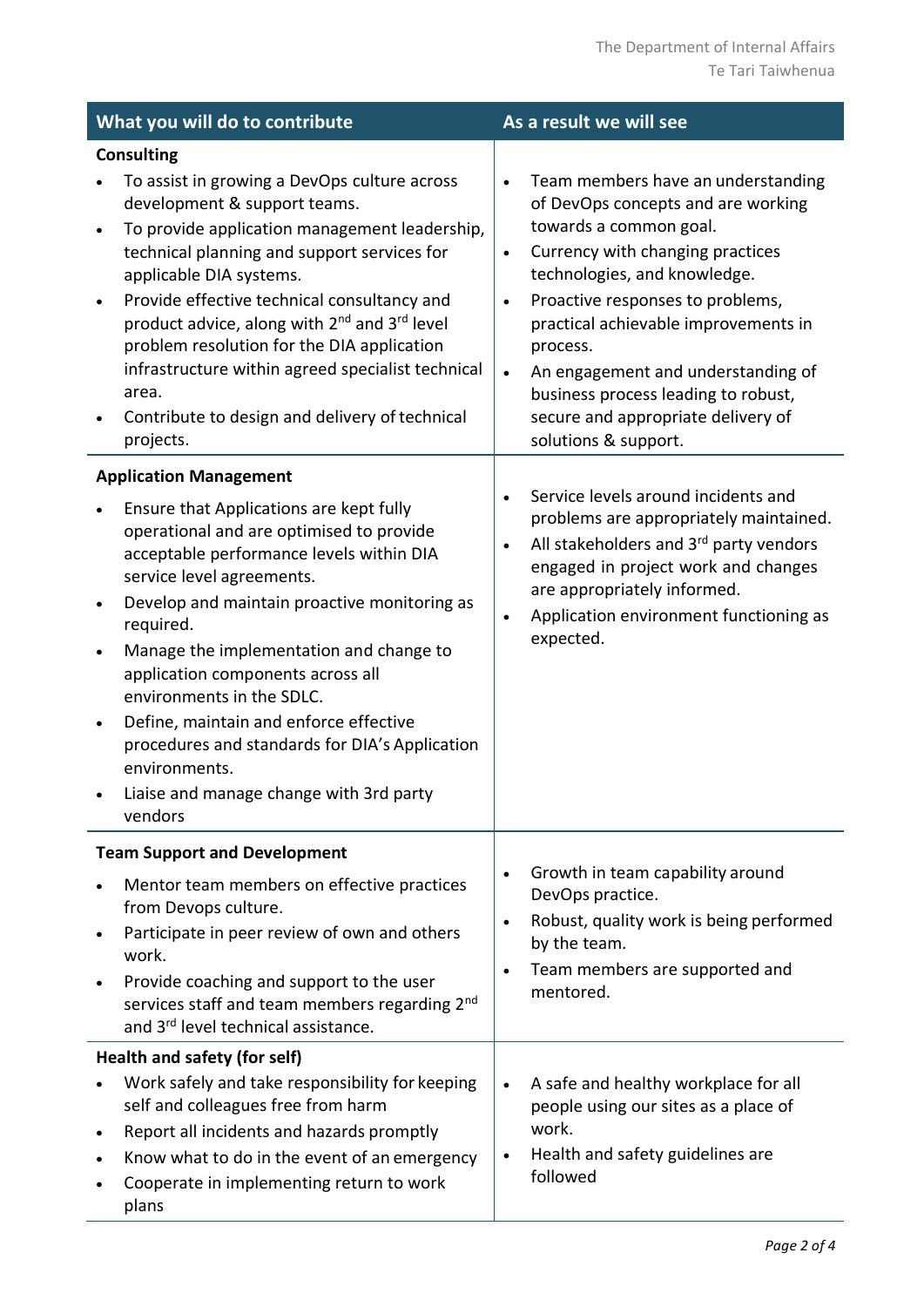|                                                                                                                                                                                                                                                                                                                                                                                                | Who you will work with to get the job done              |                                  | Advise                                                                         | Collaborate with | nfluence                                                                                                                    | Inform                                                                                                                                                                                                                                                           | Manage/<br>lead                                                                                                                                                                                                                                                                                                                                         | Deliver to |
|------------------------------------------------------------------------------------------------------------------------------------------------------------------------------------------------------------------------------------------------------------------------------------------------------------------------------------------------------------------------------------------------|---------------------------------------------------------|----------------------------------|--------------------------------------------------------------------------------|------------------|-----------------------------------------------------------------------------------------------------------------------------|------------------------------------------------------------------------------------------------------------------------------------------------------------------------------------------------------------------------------------------------------------------|---------------------------------------------------------------------------------------------------------------------------------------------------------------------------------------------------------------------------------------------------------------------------------------------------------------------------------------------------------|------------|
|                                                                                                                                                                                                                                                                                                                                                                                                | <b>Business Systems Management team</b>                 |                                  | $\checkmark$                                                                   | $\checkmark$     | $\checkmark$                                                                                                                | $\checkmark$                                                                                                                                                                                                                                                     |                                                                                                                                                                                                                                                                                                                                                         |            |
| Internal                                                                                                                                                                                                                                                                                                                                                                                       | Service Performance & Integration<br>Managers and staff |                                  | $\checkmark$                                                                   | $\checkmark$     | $\checkmark$                                                                                                                | $\checkmark$                                                                                                                                                                                                                                                     |                                                                                                                                                                                                                                                                                                                                                         | ✓          |
|                                                                                                                                                                                                                                                                                                                                                                                                | Key business technology representatives                 |                                  | $\checkmark$                                                                   | $\checkmark$     | $\checkmark$                                                                                                                | $\checkmark$                                                                                                                                                                                                                                                     |                                                                                                                                                                                                                                                                                                                                                         | ✓          |
|                                                                                                                                                                                                                                                                                                                                                                                                | Wider TSS Managers and staff                            |                                  |                                                                                | $\checkmark$     | $\checkmark$                                                                                                                | $\checkmark$                                                                                                                                                                                                                                                     |                                                                                                                                                                                                                                                                                                                                                         | ✓          |
| External                                                                                                                                                                                                                                                                                                                                                                                       | <b>Key Vendors and Suppliers</b>                        |                                  |                                                                                | $\checkmark$     |                                                                                                                             | $\checkmark$                                                                                                                                                                                                                                                     |                                                                                                                                                                                                                                                                                                                                                         |            |
|                                                                                                                                                                                                                                                                                                                                                                                                | <b>Other Government Departments</b>                     |                                  | $\checkmark$                                                                   | $\checkmark$     | $\checkmark$                                                                                                                | $\checkmark$                                                                                                                                                                                                                                                     |                                                                                                                                                                                                                                                                                                                                                         |            |
| <b>Your delegations</b>                                                                                                                                                                                                                                                                                                                                                                        |                                                         |                                  |                                                                                |                  |                                                                                                                             |                                                                                                                                                                                                                                                                  |                                                                                                                                                                                                                                                                                                                                                         |            |
|                                                                                                                                                                                                                                                                                                                                                                                                | Human Resources and financial delegations               | Level Z                          |                                                                                |                  |                                                                                                                             |                                                                                                                                                                                                                                                                  |                                                                                                                                                                                                                                                                                                                                                         |            |
| Direct reports                                                                                                                                                                                                                                                                                                                                                                                 |                                                         | $\mathbf 0$                      |                                                                                |                  |                                                                                                                             |                                                                                                                                                                                                                                                                  |                                                                                                                                                                                                                                                                                                                                                         |            |
|                                                                                                                                                                                                                                                                                                                                                                                                |                                                         |                                  |                                                                                |                  |                                                                                                                             |                                                                                                                                                                                                                                                                  |                                                                                                                                                                                                                                                                                                                                                         |            |
|                                                                                                                                                                                                                                                                                                                                                                                                | Your success profile for this role                      | What you will bring specifically |                                                                                |                  |                                                                                                                             |                                                                                                                                                                                                                                                                  |                                                                                                                                                                                                                                                                                                                                                         |            |
| At DIA, we have a Capability Framework to help<br>guide our people towards the behaviours and<br>skills needed to be successful. The core success<br>profile for this role is Specialist.<br><b>Keys to Success:</b><br>Problem solving<br>Critical thinking<br>Interpersonal savvy<br>Navigating complexity<br>Communicating with influence<br>Technical and specialist learning<br>$\bullet$ |                                                         |                                  | <b>Experience:</b><br>solutions.<br>management.<br>architecture.<br>Knowledge: |                  | application service solutions.<br>storage / retrieval methods.<br>with application services.<br>software delivery pipeline. | deployment, DevOps experience.<br>Delivery of highly available and secure<br>MS application/web services/.Net<br>Establishment and maintenance of a<br>A sound knowledge and awareness of<br>emerging technologies and their<br>applicability to the Department. | Proven continuous integration, automated<br>Complex and highly integrated application<br>management, including COTS and bespoke<br>Web Server application technology and<br>Knowledge of relational data structures and<br>MS SQL database understanding intersect<br>Excellent knowledge of Microsoft Windows<br>server operating systems (2008-2016). |            |

#### **Keys to Success:**

- Problem solving
- Critical thinking
- Interpersonal savvy
- Navigating complexity
- Communicating with influence
- Technical and specialist learning

- Knowledge of relational data structures and storage / retrieval methods.
- MS SQL database understanding intersect with application services.
- MS application/web services/.Net architecture.
- Establishment and maintenance of a software delivery pipeline.

#### **Knowledge:**

- Excellent knowledge of Microsoft Windows server operating systems (2008-2016).
- A sound knowledge and awareness of emerging technologies and their